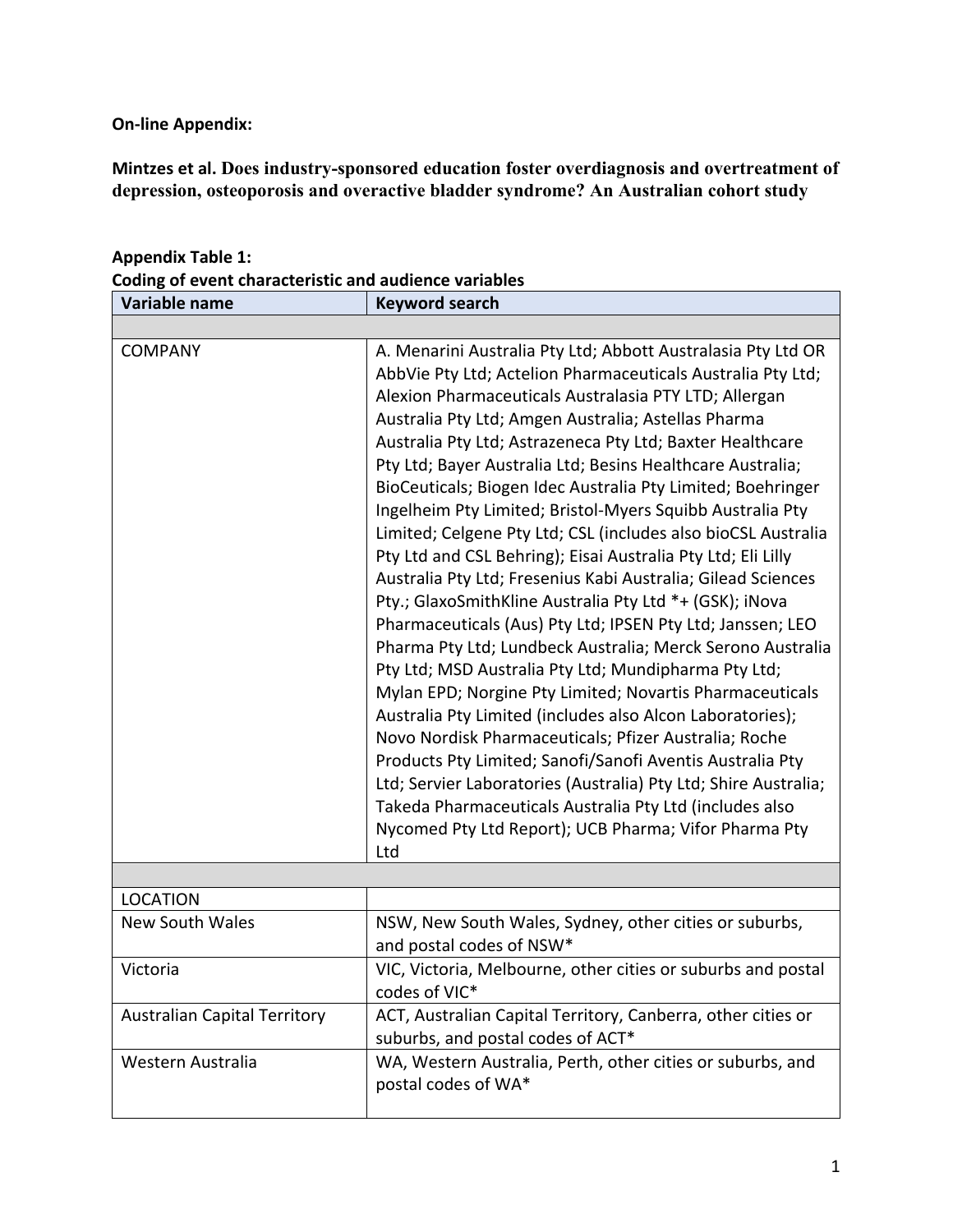| Variable name                                                   | <b>Keyword search</b>                                                                        |  |  |  |  |
|-----------------------------------------------------------------|----------------------------------------------------------------------------------------------|--|--|--|--|
| South Australia                                                 | SA, South Australia, Adelaide, other cities or suburbs, and                                  |  |  |  |  |
|                                                                 | postal codes of SA*                                                                          |  |  |  |  |
| <b>Northern Territory</b>                                       | NT, North Territory, other cities or suburbs, and postal                                     |  |  |  |  |
|                                                                 | codes of NT*                                                                                 |  |  |  |  |
| Tasmania                                                        | TAS, Tasmania, Hobart, other cities or suburbs, and postal                                   |  |  |  |  |
|                                                                 | codes of Tasmania*                                                                           |  |  |  |  |
| Overseas                                                        | Overseas: outside of Australia**                                                             |  |  |  |  |
|                                                                 | *Where the state or capital was not listed, events were hand coded based on postal codes,    |  |  |  |  |
| cities or suburbs                                               |                                                                                              |  |  |  |  |
|                                                                 | ** Events not taking place in an Australian state were hand-coded                            |  |  |  |  |
| <b>MEALS</b>                                                    |                                                                                              |  |  |  |  |
| Lunch<br>$\bullet$                                              | Lunch                                                                                        |  |  |  |  |
|                                                                 |                                                                                              |  |  |  |  |
| Dinner<br>$\bullet$                                             | Dinner                                                                                       |  |  |  |  |
|                                                                 |                                                                                              |  |  |  |  |
| <b>Breakfast</b>                                                | <b>Breakfast</b>                                                                             |  |  |  |  |
|                                                                 |                                                                                              |  |  |  |  |
| Tea                                                             | Afternoon tea, morning tea, light refreshments, light meals,                                 |  |  |  |  |
|                                                                 | sandwiches & drinks, coffee cart, snack and beverage, sushi                                  |  |  |  |  |
| All day events w/ meals                                         | Day delegate package*; conference package**                                                  |  |  |  |  |
|                                                                 |                                                                                              |  |  |  |  |
| Food unspecified                                                | food & beverages, meals, drinks, in hospital catering,                                       |  |  |  |  |
|                                                                 | beverages, wine                                                                              |  |  |  |  |
| No meals provided<br>$\bullet$                                  | Sponsorship/accommodation only, no hospitality provided,                                     |  |  |  |  |
|                                                                 | travel/accommodation only (domestic events)                                                  |  |  |  |  |
|                                                                 | *Note: "day delegate package" consisted of entries where multiple meals were listed ((Lunch, |  |  |  |  |
| tea), (Breakfast, tea), (Dinner, tea), (Breakfast, lunch, tea)) |                                                                                              |  |  |  |  |
|                                                                 | **Note: "conference package" consisted of events lasting multiple days and typically         |  |  |  |  |
|                                                                 | included a day delegate package, often accommodation (food and beverage not reported         |  |  |  |  |
|                                                                 | separately), registration (food and beverage not reported separately), or travel (including  |  |  |  |  |
|                                                                 | flights, registration, airfares, accommodation and food and beverages not reported           |  |  |  |  |
| separately)                                                     |                                                                                              |  |  |  |  |
| <b>EVENTS HELD IN CLINICAL</b>                                  | Hospital; clinic; practice; medicare local; health centre;                                   |  |  |  |  |
| <b>SETTING</b>                                                  | surgery; medical centre; medical; health care centre;                                        |  |  |  |  |
|                                                                 | specialist centre; cancer centre; cancer care centre; heart                                  |  |  |  |  |
|                                                                 | centre; medical and dental centre; endocrine centre;                                         |  |  |  |  |
|                                                                 | radiotherapy centre; radiation centre; optical centre; eye                                   |  |  |  |  |
|                                                                 | centre; renal unit; ward; department; dept; community                                        |  |  |  |  |
|                                                                 | health; family planning; education centre.                                                   |  |  |  |  |
|                                                                 |                                                                                              |  |  |  |  |
| PROFESSIONAL STATUS                                             |                                                                                              |  |  |  |  |
| Primary care doctors<br>$\bullet$                               | GP; general practitioner; family medicine.                                                   |  |  |  |  |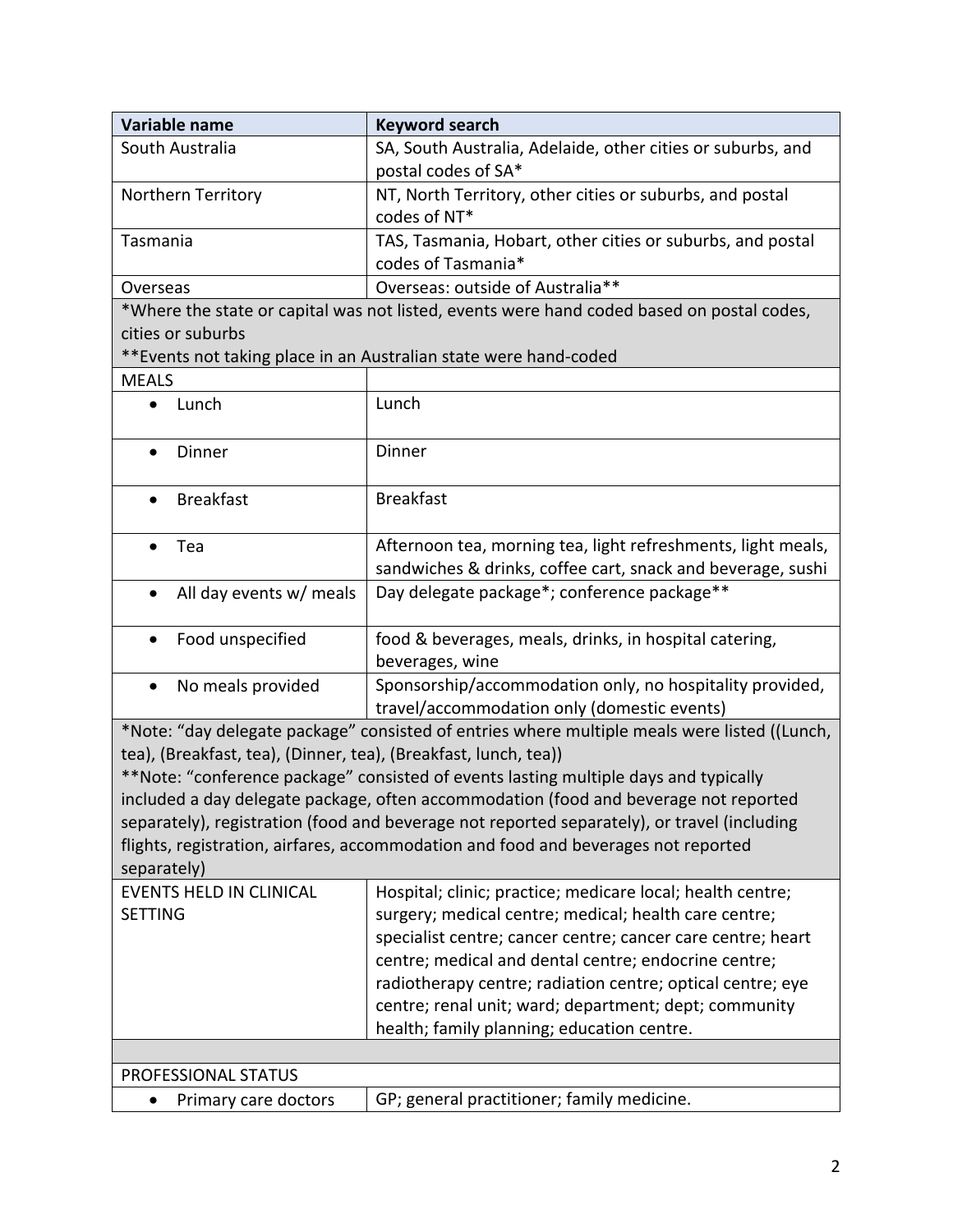| Variable name              | <b>Keyword search</b>                                                                                                                                                                                                                                                                                                                                                                                                                                                                                                                                                                                                                                                                                                                                                                                                                                                                                                                                                                                                                                                                                                                                                                                                                                                                         |  |  |  |  |
|----------------------------|-----------------------------------------------------------------------------------------------------------------------------------------------------------------------------------------------------------------------------------------------------------------------------------------------------------------------------------------------------------------------------------------------------------------------------------------------------------------------------------------------------------------------------------------------------------------------------------------------------------------------------------------------------------------------------------------------------------------------------------------------------------------------------------------------------------------------------------------------------------------------------------------------------------------------------------------------------------------------------------------------------------------------------------------------------------------------------------------------------------------------------------------------------------------------------------------------------------------------------------------------------------------------------------------------|--|--|--|--|
| <b>Nurses</b><br>$\bullet$ | <b>Nurse</b>                                                                                                                                                                                                                                                                                                                                                                                                                                                                                                                                                                                                                                                                                                                                                                                                                                                                                                                                                                                                                                                                                                                                                                                                                                                                                  |  |  |  |  |
| Pharmacists<br>$\bullet$   | Pharmacist                                                                                                                                                                                                                                                                                                                                                                                                                                                                                                                                                                                                                                                                                                                                                                                                                                                                                                                                                                                                                                                                                                                                                                                                                                                                                    |  |  |  |  |
| <b>Trainees</b>            | Registrar; resident; intern; student; advanced trainee;<br>RMO; resident medical officer; JHO; SHO; senior house<br>officer; PHO; principal house officer; fellow                                                                                                                                                                                                                                                                                                                                                                                                                                                                                                                                                                                                                                                                                                                                                                                                                                                                                                                                                                                                                                                                                                                             |  |  |  |  |
| Specialty care             | Specialist; consultant; senior medical officer; SMO; visiting<br>medical officer; VMO; general medicine; general physician;<br>*ology physician; *ology doctor; allergist; allergy physician;<br>anesthesiologist; anesthetist; anaesthesiologist;<br>anaesthetist; andrologist; cardiologist; dermatologist,<br>diabetologist; emergency physician; emergency medicine<br>physician; endocrinologist; epileptologist;<br>gastroenterologist; geriatrician; getriatric physician;<br>gynaecologist; obstetrician; OB/GYN; haematologist;<br>hematologist; hepatologist; immunologist; infectious<br>disease physician; infectious disease doctor; internal<br>medicine physician; microbiologist; neonatologist;<br>neurologist; nuclear medicine physician; nephrologist; renal<br>physician; renal doctor; urologist; oncologist;<br>pharmacologist; pulmonologist; psychogeriatrician;<br>ophthalmologist; rheumatologist; radiologist; respiratory<br>physician; respiratory medicine physician; respiratory<br>medicine doctor; palliative care physician; pathologist;<br>sexual health physician; sexual health doctor; psychiatrist;<br>psychiatry doctor; paediatrician; surgeon; surgery doctor;<br>intensive care doctor; intensivist; intensive care physician;<br>cardiothoracic |  |  |  |  |
|                            |                                                                                                                                                                                                                                                                                                                                                                                                                                                                                                                                                                                                                                                                                                                                                                                                                                                                                                                                                                                                                                                                                                                                                                                                                                                                                               |  |  |  |  |
| <b>CLINICAL FOCUS</b>      |                                                                                                                                                                                                                                                                                                                                                                                                                                                                                                                                                                                                                                                                                                                                                                                                                                                                                                                                                                                                                                                                                                                                                                                                                                                                                               |  |  |  |  |
| Allergy/Immunology         | Allergist; allergy; immunologist; immunology                                                                                                                                                                                                                                                                                                                                                                                                                                                                                                                                                                                                                                                                                                                                                                                                                                                                                                                                                                                                                                                                                                                                                                                                                                                  |  |  |  |  |
| Anaesthesiology            | Anesthesiologist; anesthetist; anaesthesiologist;<br>anaesthetist; anaesthesiology                                                                                                                                                                                                                                                                                                                                                                                                                                                                                                                                                                                                                                                                                                                                                                                                                                                                                                                                                                                                                                                                                                                                                                                                            |  |  |  |  |
| Andrology<br>$\bullet$     | Andrologist                                                                                                                                                                                                                                                                                                                                                                                                                                                                                                                                                                                                                                                                                                                                                                                                                                                                                                                                                                                                                                                                                                                                                                                                                                                                                   |  |  |  |  |
| Cardiology                 | Cardiologist; cardiology                                                                                                                                                                                                                                                                                                                                                                                                                                                                                                                                                                                                                                                                                                                                                                                                                                                                                                                                                                                                                                                                                                                                                                                                                                                                      |  |  |  |  |
| Dermatology<br>$\bullet$   | Dermatologist; dermatology                                                                                                                                                                                                                                                                                                                                                                                                                                                                                                                                                                                                                                                                                                                                                                                                                                                                                                                                                                                                                                                                                                                                                                                                                                                                    |  |  |  |  |
| Emergency                  | Emergency                                                                                                                                                                                                                                                                                                                                                                                                                                                                                                                                                                                                                                                                                                                                                                                                                                                                                                                                                                                                                                                                                                                                                                                                                                                                                     |  |  |  |  |
| Endocrinology<br>$\bullet$ | endocrinologist; endocrinology; diabetologist; diabetology;<br>diabetes                                                                                                                                                                                                                                                                                                                                                                                                                                                                                                                                                                                                                                                                                                                                                                                                                                                                                                                                                                                                                                                                                                                                                                                                                       |  |  |  |  |
| Gastroenterology           | Gastroenterologist; gastroenterology; Hepatologist;<br>hepatology                                                                                                                                                                                                                                                                                                                                                                                                                                                                                                                                                                                                                                                                                                                                                                                                                                                                                                                                                                                                                                                                                                                                                                                                                             |  |  |  |  |
| Geriatrics<br>$\bullet$    | Geriatrician; geriatric; psychogeriatrician; elderly                                                                                                                                                                                                                                                                                                                                                                                                                                                                                                                                                                                                                                                                                                                                                                                                                                                                                                                                                                                                                                                                                                                                                                                                                                          |  |  |  |  |
| Haematology<br>٠           | Haematologist; haematology; hematology; hematologist                                                                                                                                                                                                                                                                                                                                                                                                                                                                                                                                                                                                                                                                                                                                                                                                                                                                                                                                                                                                                                                                                                                                                                                                                                          |  |  |  |  |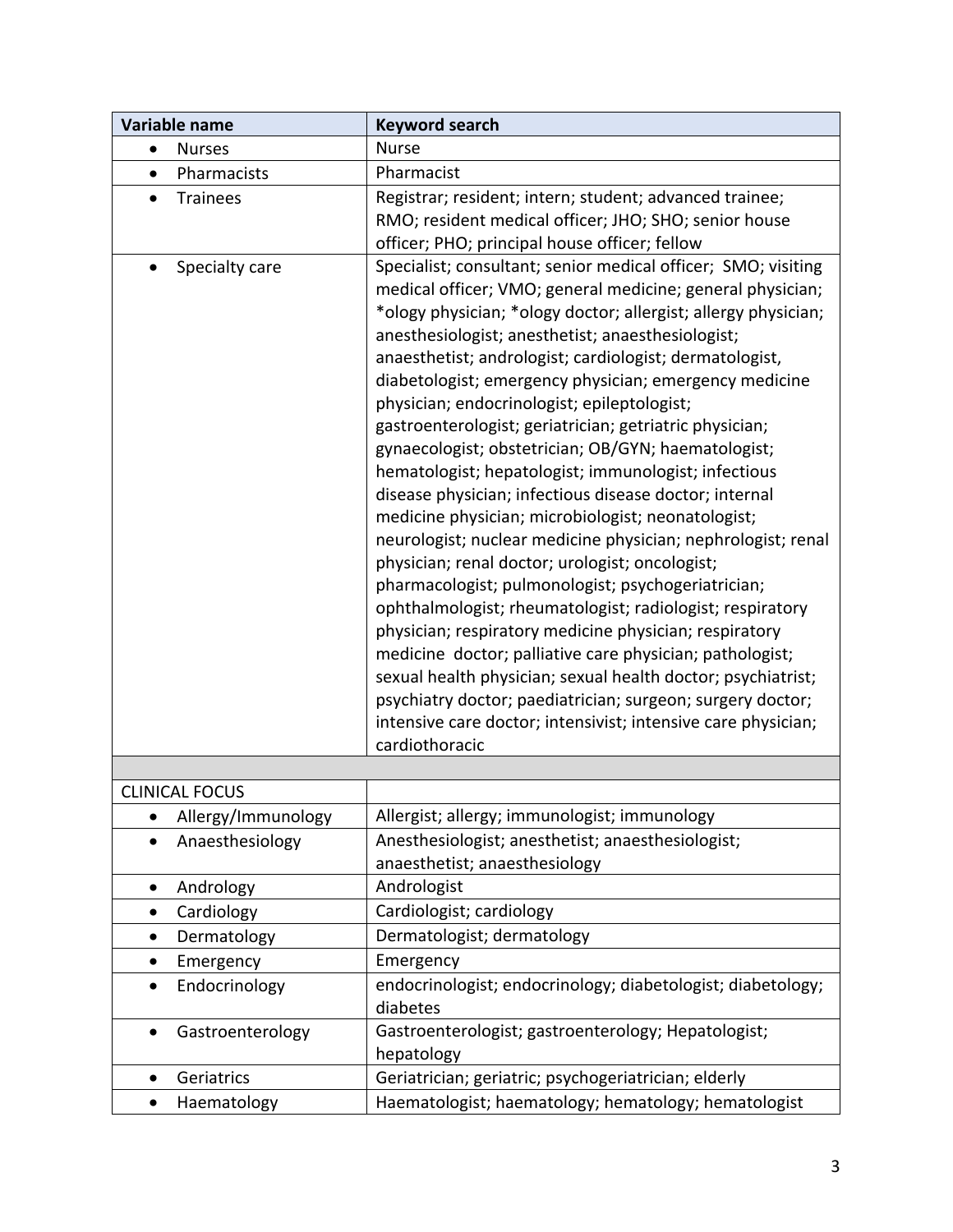| <b>Variable name</b> |                                      | <b>Keyword search</b>                                                                                                                   |  |  |  |
|----------------------|--------------------------------------|-----------------------------------------------------------------------------------------------------------------------------------------|--|--|--|
| $\bullet$            | <b>Infectious Diseases</b>           | Infectious disease; microbiologist; microbiology                                                                                        |  |  |  |
| $\bullet$            | <b>Internal Medicine</b>             | Internal medicine                                                                                                                       |  |  |  |
| $\bullet$            | Intensive care                       | Intensive care; intensivist; critical care                                                                                              |  |  |  |
| $\bullet$            | Neonatology                          | Neonatologist; neonatology; NICU; neonatal                                                                                              |  |  |  |
| $\bullet$            | Nuclear medicine                     | Nuclear medicine                                                                                                                        |  |  |  |
| ٠                    | Nephrology                           | Nephrologist, nephrology; renal; kidney                                                                                                 |  |  |  |
| $\bullet$            | Neurology                            | Neurologist; neurology; epileptologist                                                                                                  |  |  |  |
| $\bullet$            | Obstetrics/Gynaecology               | Gynaecologist; gynaecology; obstetrician; OB/GYN;<br>obstetrics                                                                         |  |  |  |
| $\bullet$            | Oncology                             | Oncologist; oncology; cancer                                                                                                            |  |  |  |
| $\bullet$            | Ophthalmology                        | Ophthalmologist; ophthalmology                                                                                                          |  |  |  |
| $\bullet$            | Otolaryngology                       | Otolaryngology                                                                                                                          |  |  |  |
| $\bullet$            | Palliative care                      | Palliative care                                                                                                                         |  |  |  |
| $\bullet$            | Pathology                            | Pathologist; pathology                                                                                                                  |  |  |  |
| $\bullet$            | Pharmacology                         | Pharmacologist; pharmacology                                                                                                            |  |  |  |
| $\bullet$            | Paediatrics                          | Paediatrician; paediatric*; pediatric*                                                                                                  |  |  |  |
|                      | Psychiatry                           | Psychiatrist; psychiatry; mental health                                                                                                 |  |  |  |
| $\bullet$            | Radiology                            | Radiologist; radiology                                                                                                                  |  |  |  |
| $\bullet$            | Rheumatology                         | Rheumatologist; rheumatology                                                                                                            |  |  |  |
| ٠                    | Respiratory medicine                 | Lung specialist; respiratory; pulmonologist                                                                                             |  |  |  |
| $\bullet$            | Sexual health                        | Sexual health                                                                                                                           |  |  |  |
|                      | Surgery                              | Surgeon; surgery; surgical; operating theatre                                                                                           |  |  |  |
| $\bullet$            | Urology                              | Urologist; urology                                                                                                                      |  |  |  |
|                      |                                      | *Note: clinical focus is a proxy variable based on clinical specialty of attendees and/or event                                         |  |  |  |
| description.         |                                      |                                                                                                                                         |  |  |  |
| <b>EVENT TYPE</b>    |                                      |                                                                                                                                         |  |  |  |
| $\bullet$            | Meeting (not otherwise<br>specified) | Search for generic word "meeting"                                                                                                       |  |  |  |
|                      | Journal club                         | Journal club; journalclub                                                                                                               |  |  |  |
| $\bullet$            | Inservice                            | Inservice                                                                                                                               |  |  |  |
| $\bullet$            | Workshop                             | Workshop                                                                                                                                |  |  |  |
|                      | <b>Grand rounds</b>                  | Grand round; grandround                                                                                                                 |  |  |  |
| $\bullet$            | Scientific meeting                   | scientific meeting; congress; conference AND NOT<br>videoconference/teleconference                                                      |  |  |  |
| $\bullet$            | Clinical meeting                     | internal meeting; departmental meeting; clinical meeting;<br>case review, case conference; case study meeting; case<br>study conference |  |  |  |
| $\bullet$            | Multidisciplinary<br>meeting         | Multidisciplinary meeting                                                                                                               |  |  |  |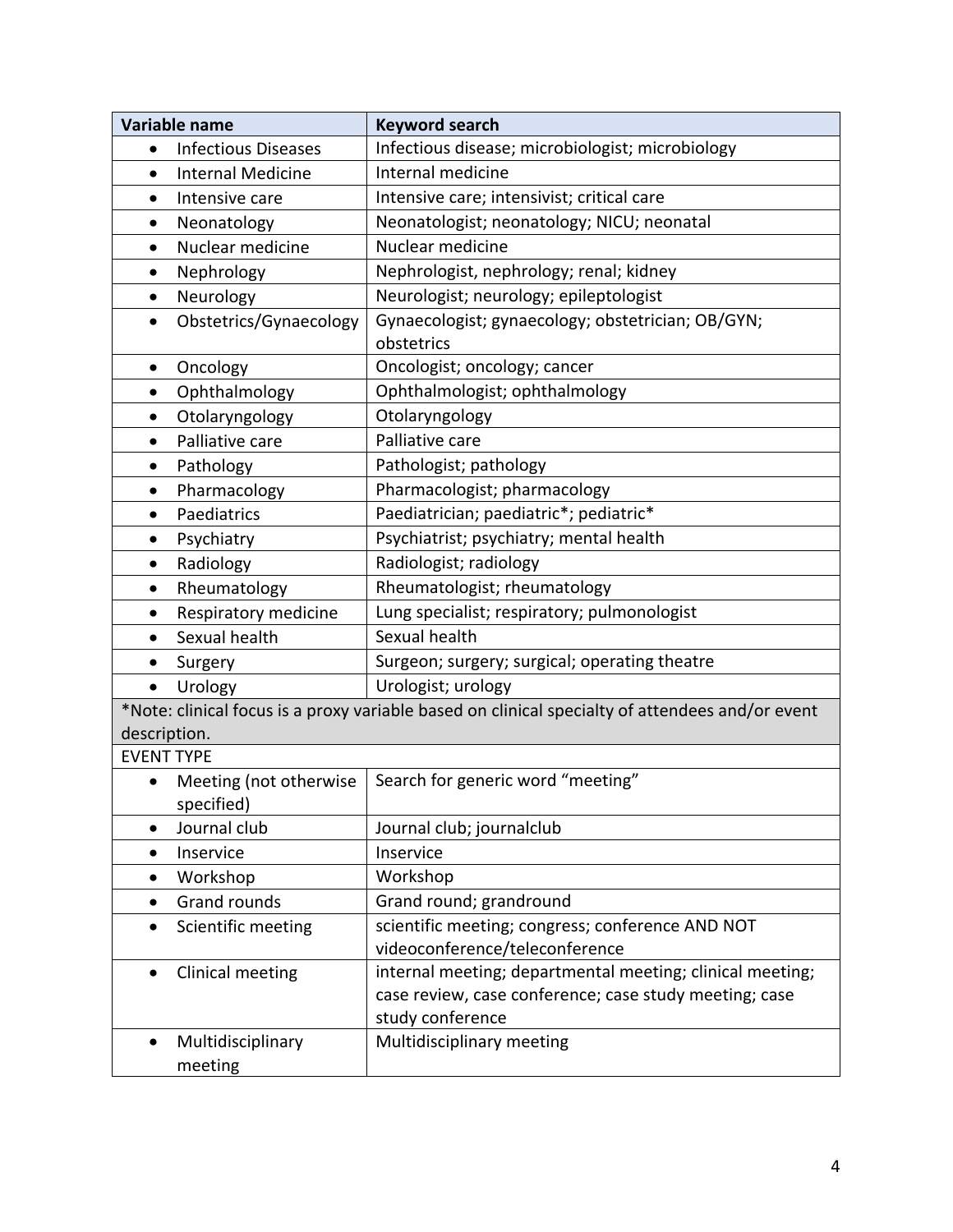# **Appendix Table 2:**

| Variable name             | <b>Keyword search</b>                                                                                                                                                                                                                                                                                                                                                                                                                                                                                                                                                                                                           |
|---------------------------|---------------------------------------------------------------------------------------------------------------------------------------------------------------------------------------------------------------------------------------------------------------------------------------------------------------------------------------------------------------------------------------------------------------------------------------------------------------------------------------------------------------------------------------------------------------------------------------------------------------------------------|
|                           |                                                                                                                                                                                                                                                                                                                                                                                                                                                                                                                                                                                                                                 |
| <b>DEPRESSION</b>         | Depress; Anx; Citalopram; Sertraline; Agomelatine;<br>Vortioxetine; Amitriptyline; Clomipramine; Desvenlafaxine;<br>Dothiepin; Doxepin; Duloxetine; Escitalopram; Fluoxetine;<br>Fluvoxamine; Imipramine; Miaserin; Mirtazapine;<br>Moclobemide; Paroxetine; Reboxetine; Tranylcypromine;<br>Trimipramine; Venlafaxine; Brintellix; Valdoxan; Cymbalta;<br>Anafranil; Pristiq; Sinequan; Andepra; Prozac; Tolvon;<br>Avanza; Mirtazon; Remero; Edronax; Zoloft; Xydep; Altven;<br>Efexor                                                                                                                                        |
| <b>OSTEOPOROSIS</b>       | osteop; bone health; bone disease; metabolic bone<br>disease; mineral bone disease; bone mineral; mineral<br>bone; bone and calcium; fracture; Bisphosphonate;<br>Denosumab; Zolendronic acid; Cinacalcet; Teriparatide;<br>Alendronic acid; Alendronate; Cholecalciferol; Calcitriol;<br>Calcium chloride; Disodium Pamidronate; Ibandronate;<br>Raloxifene; Risedronate ; Salcatonin; Sodium Clodronate;<br>Strontium ranelate; Tiludronate; Prolia; Forteo; Sensipar;<br>Adronat; Fosamax; Dronalen; Rocaltrol; Risedronate;<br>Aredia; Bondronat; Evifyne; Evista; Miacalcic; Protos;<br>Skelid; Aclasta; Osteovan; Zometa. |
| <b>OVERACTIVE BLADDER</b> | Incontinence; Overactive AND bladder; Over active AND<br>bladder; Betmiga; Darifenacin; Oxybutynin; Propantheline;<br>Solifenacin; Tolterodine; Mirabegron; Ditropan; Vesicare;<br>Detrusitol                                                                                                                                                                                                                                                                                                                                                                                                                                   |

# **Coding of three included conditions**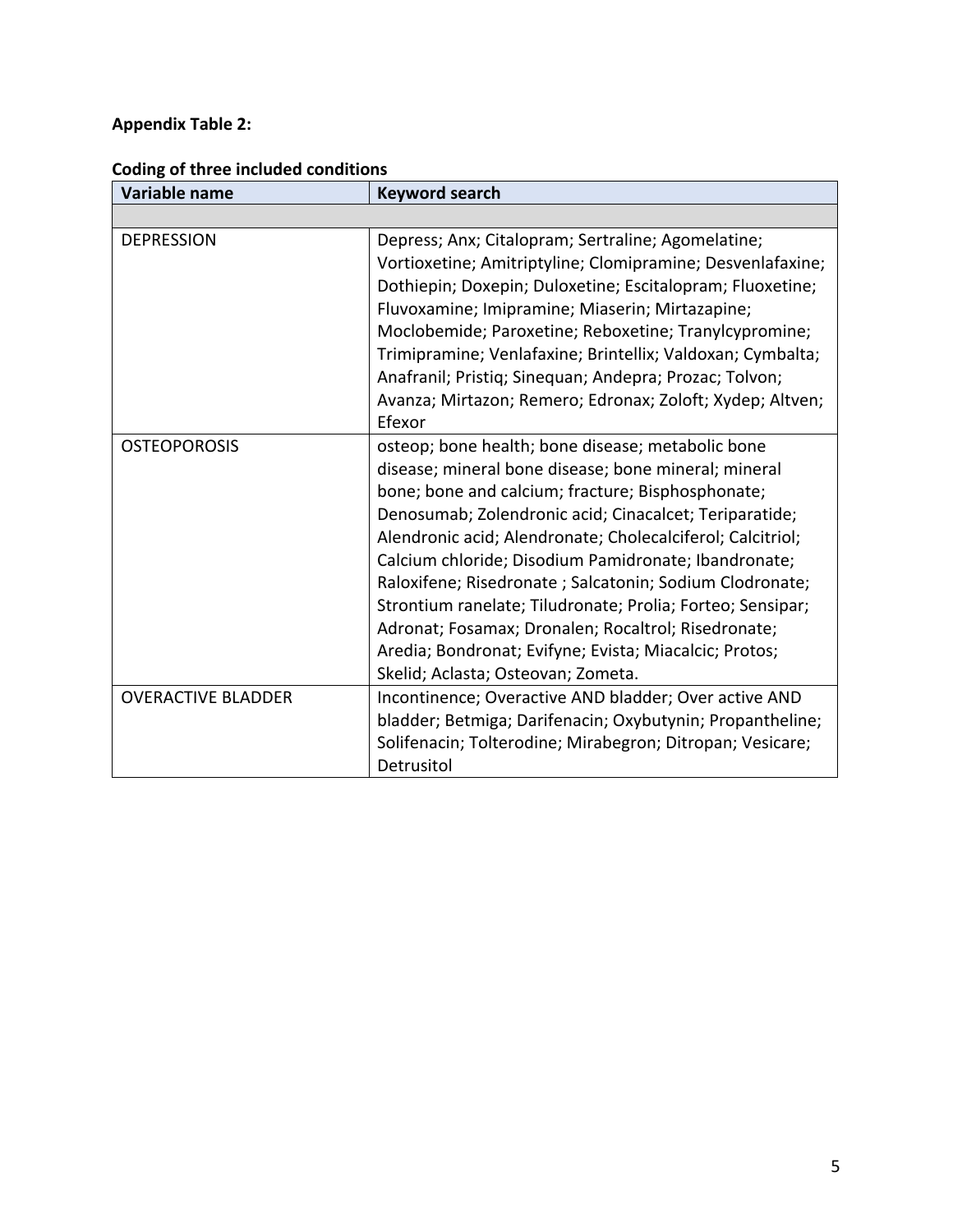## **Appendix Table 3:**

| Company      | <b>Number</b><br>of events<br>(% of<br>category) | <b>Number</b><br>of<br>attendees<br>(% of<br>category) | <b>Total cost</b><br>of food<br>and<br>beverage<br>(\$AUD) | <b>Total cost of</b><br>functions<br>(\$AUD) | <b>Mean total</b><br>cost per<br>event (SD)<br>(AUD\$) | <b>Median total</b><br>cost per<br>event (IQR)<br>(AUD\$) |
|--------------|--------------------------------------------------|--------------------------------------------------------|------------------------------------------------------------|----------------------------------------------|--------------------------------------------------------|-----------------------------------------------------------|
| General      | 116,845                                          | 3,481,750                                              | 84,862,791                                                 | 286,117,928                                  | 2,449.70<br>$(SD=15,020)$                              | 263<br>$(153-1, 195)$                                     |
| AstraZeneca  | 13,968                                           | 435,686                                                | 12,725,027                                                 | 31,766,776                                   | 2,274                                                  | 318                                                       |
|              | (12.0%)                                          | (12.5%)                                                | .09 (15.0%)                                                | (11.1%)                                      | $(SD=10,878)$                                          | $(165-2,261)$                                             |
| Novartis     | 10,120                                           | 244,069                                                | 6,600,502.                                                 | 27,467,246                                   | 2,714                                                  | 270                                                       |
|              | (8.7%)                                           | $(7.0\%)$                                              | 76 (7.8%)                                                  | (9.6%)                                       | $(SD=16,109)$                                          | $(167-1, 154)$                                            |
| <b>MSD</b>   | 9,142                                            | 214,621                                                | 5,388,246.                                                 | 18,352,116                                   | 2,007                                                  | 341                                                       |
|              | (7.8%)                                           | (6.2%)                                                 | 54 (6.4%)                                                  | (6.4%)                                       | $(SD=9, 274)$                                          | $(180-1, 182)$                                            |
| Roche        | 7,383<br>(6.3%)                                  | 174,878<br>$(5.0\%)$                                   | 2,891,426.<br>00 (3.4%)                                    | 16,625,126<br>(5.8%)                         | 2,252<br>$(SD=22,101)$                                 | 186 (129-284)                                             |
| Pfizer       | 7,125<br>(6.1%)                                  | 188,439<br>(5.4%)                                      | 3,740,677.<br>35 (4.4%)                                    | 18,464,785<br>(6.5%)                         | 2,591<br>$(SD=21,482)$                                 | 236 (141-573)                                             |
| Depression   | 1,567                                            | 41,472                                                 | 2,441,950                                                  | 6,259,581                                    | 3,995<br>$(SD=15,895)$                                 | 1,941<br>$(659 - 3,264)$                                  |
| Servier      | 803                                              | 19,671                                                 | 1,497,510                                                  | 3,757,665                                    | 4,680                                                  | 2,164                                                     |
|              | (51.2%)                                          | (47.4%)                                                | (61.3%)                                                    | $(60.0\%)$                                   | $(SD=1,7837)$                                          | $(921 - 3, 145)$                                          |
| AstraZeneca  | 361                                              | 9,577                                                  | 551,985                                                    | 1,269,764                                    | 3,517                                                  | 1,082                                                     |
|              | (23.0%)                                          | (23.1%)                                                | (22.6%)                                                    | (20.3%)                                      | $(SD = 5,306)$                                         | $(126-2,045)$                                             |
| Pfizer       | 251                                              | 5,160                                                  | 182,306                                                    | 326,255                                      | 1,300                                                  | 420                                                       |
|              | (16.0%)                                          | (12.4%)                                                | (7.5%)                                                     | (5.2%)                                       | $(SD=1,846)$                                           | $(195-1,978)$                                             |
| Eli Lily     | 57 (3.6%)                                        | 1,175<br>(2.8%)                                        | 28,902<br>(1.2%)                                           | 47,485<br>(0.8% )                            | 833<br>$(SD=1,591)$                                    | 165 (75-950)                                              |
| Janssen      | 33 (2.1%)                                        | 974<br>(2.35%)                                         | 5,760<br>(0.24%)                                           | 56,953<br>(0.91%)                            | 1,726<br>$(SD=5,788)$                                  | 187 (106-273)                                             |
| Osteoporosis | 1,375                                            | 33,916                                                 | 2,314,319                                                  | 6,073,333                                    | 4,417<br>$(SD=21,611)$                                 | 686 (217-<br>2,500)                                       |
| Amgen        | 431<br>(31.4%)                                   | 10,120<br>(29.84%)                                     | 943,254<br>(40.8%)                                         | 2,114,304<br>(34.8%)                         | 4,906<br>$(SD=29,502)$                                 | 259 (175-630)                                             |
| Novartis     | 274                                              | 5,735                                                  | 308,064                                                    | 971,212                                      | 3,545                                                  | 369                                                       |
|              | (19.9%)                                          | (16.91%)                                               | (13.3%)                                                    | (16.0%)                                      | $(SD=16,701)$                                          | $(159-2,011)$                                             |
| <b>GSK</b>   | 249                                              | 5,273                                                  | 474,364                                                    | 928,803                                      | 3,730                                                  | 2,354                                                     |
|              | (18.1%)                                          | (15.55%)                                               | (20.5%)                                                    | (15.3%)                                      | $(SD=11,982)$                                          | $(1,500-3,532)$                                           |
| Servier      | 206                                              | 4,344                                                  | 283,954.11                                                 | 523,699.04                                   | 2,542                                                  | 1,647                                                     |
|              | (15.0%)                                          | (12.81%)                                               | (12.3%)                                                    | (8.6%)                                       | $(SD=6, 636)$                                          | $(546-2,939)$                                             |

## Top 5 sponsoring companies in total and per condition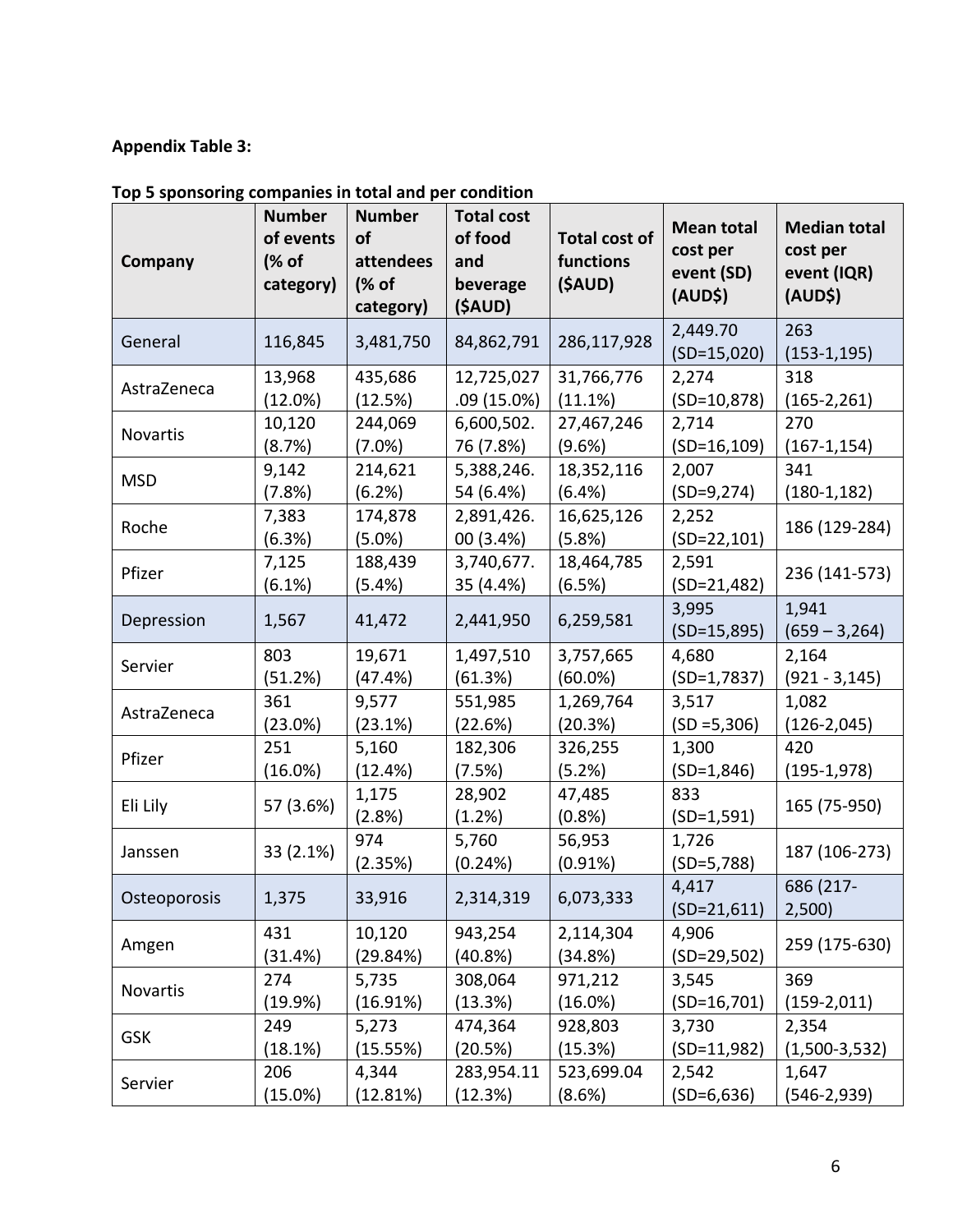| Company                        | <b>Number</b><br>of events<br>(% of<br>category) | <b>Number</b><br>of<br>attendees<br>(% of<br>category) | <b>Total cost</b><br>of food<br>and<br>beverage<br>(\$AUD) | <b>Total cost of</b><br>functions<br>(\$AUD) | <b>Mean total</b><br>cost per<br>event (SD)<br>(AUD\$) | <b>Median total</b><br>cost per<br>event (IQR)<br>(AUD\$) |
|--------------------------------|--------------------------------------------------|--------------------------------------------------------|------------------------------------------------------------|----------------------------------------------|--------------------------------------------------------|-----------------------------------------------------------|
| Sanofi                         | 119                                              | 3,798                                                  | 100,970.91                                                 | 190,200.21                                   | 1,598                                                  | 440                                                       |
|                                | (8.7%)                                           | (11.20%)                                               | (4.4%)                                                     | (3.1%)                                       | $(SD=3,205)$                                           | $(120-1,755)$                                             |
| Overactive                     | 190                                              | 21,270                                                 | 467,096                                                    | 1,136,665                                    | 5,951                                                  | 2,024                                                     |
| bladder                        |                                                  |                                                        |                                                            |                                              | $(SD=41,070)$                                          | $(773-3,379)$                                             |
| Astellas                       | 77                                               | 2,294                                                  | 113,572                                                    | 209,663.47                                   | 2,723                                                  | 2,277                                                     |
|                                | (40.5%)                                          | (10.8%)                                                | (24.3%)                                                    | (18.5%)                                      | $(SD=2,616)$                                           | $(1,568-2,956)$                                           |
| <b>CSL</b>                     | 76                                               | 1,950                                                  | 94,902                                                     | 181,431                                      | 2,387                                                  | 1,664.50                                                  |
|                                | $(40.0\%)$                                       | (9.2%)                                                 | (20.3%)                                                    | $(16.0\%)$                                   | $(SD=2,399)$                                           | $(169-3,579)$                                             |
| AstraZeneca                    | 9(4.7%)                                          | 194 (0.9%)                                             | 3,802                                                      | 11,911                                       | 1,323                                                  | 795.07                                                    |
|                                |                                                  |                                                        | (0.8% )                                                    | $(1.0\%)$                                    | $(SD=883)$                                             | (795-1,778)                                               |
| Allergan                       | 6(3.2%)                                          | 681 (3.2%)                                             |                                                            |                                              | 9,095                                                  | 10,654                                                    |
|                                |                                                  |                                                        | 14,068                                                     | 54,569                                       |                                                        | $(1, 389 -$                                               |
|                                |                                                  |                                                        | $(3.0\%)$                                                  | (4.8% )                                      | $(SD=6,445)$                                           | 15,148)                                                   |
| <b>Bristol-Myers</b><br>Squibb | 6(3.2%)                                          | 2,710<br>(12.7%)                                       | 900 (0.2%)                                                 | 66,400<br>(5.8%)                             | 11,067<br>$(SD=7, 645)$                                | 16,000                                                    |
|                                |                                                  |                                                        |                                                            |                                              |                                                        | $(1, 350 -$                                               |
|                                |                                                  |                                                        |                                                            |                                              |                                                        | 16,000)                                                   |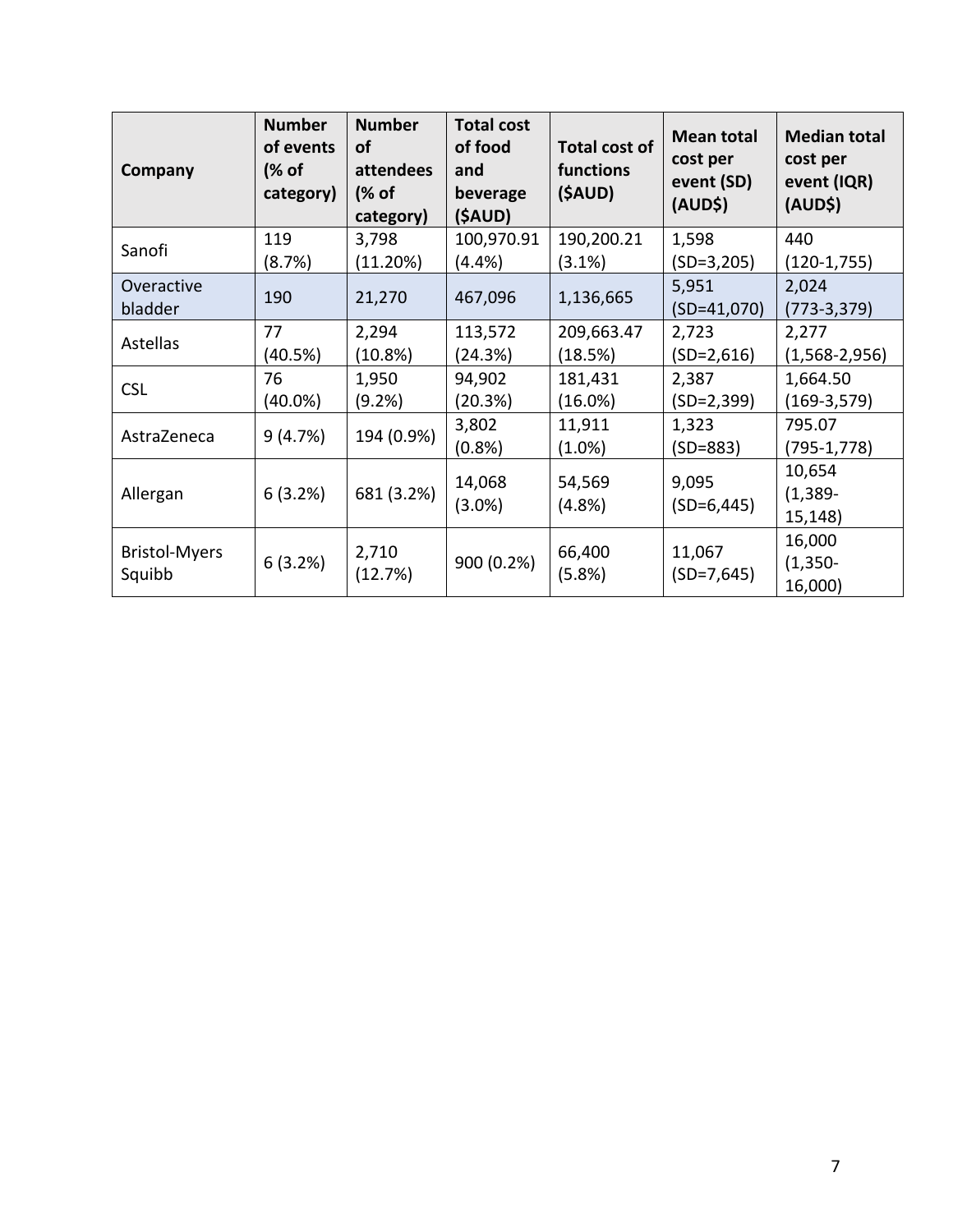

Annual sales of agomelatine, slow release quetiapine (Seroquel XR)<sup>\*</sup> and other **formulations of quetiapine (Sequase, Seroquel)** 

Agomelatine: 1 unit = 28 days@ 25mg/day; quetiapine (Seroquel XR, Sequase, Seroquel): 1 unit = 60 days (various doses) Source: IMS Quintiles

\*slow release quetiapine (Seroquel XR) is the only formulation of quetiapine that is indicated for use in depression and in generalised anxiety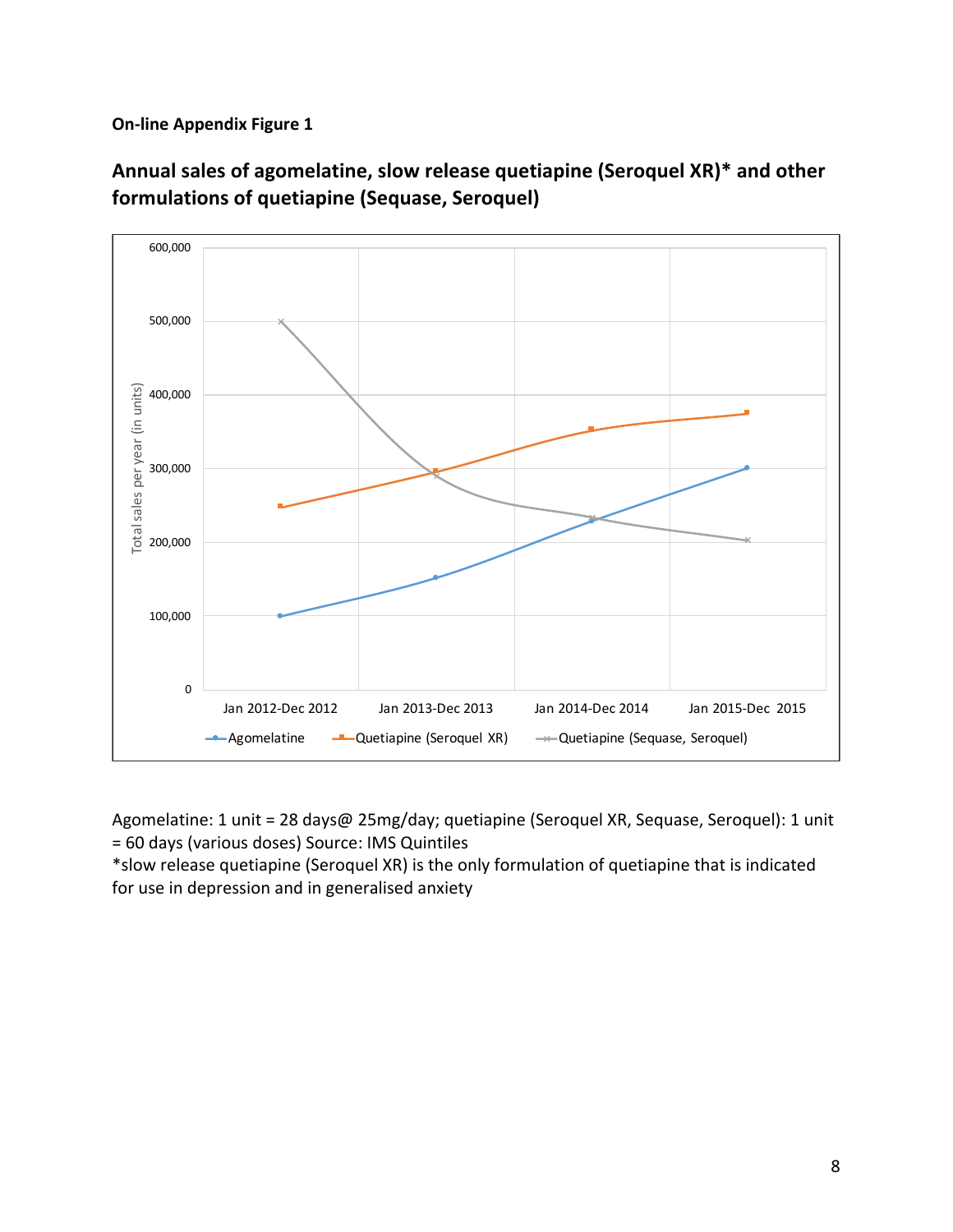

## **Osteoporosis-related events sponsored by Sanofi**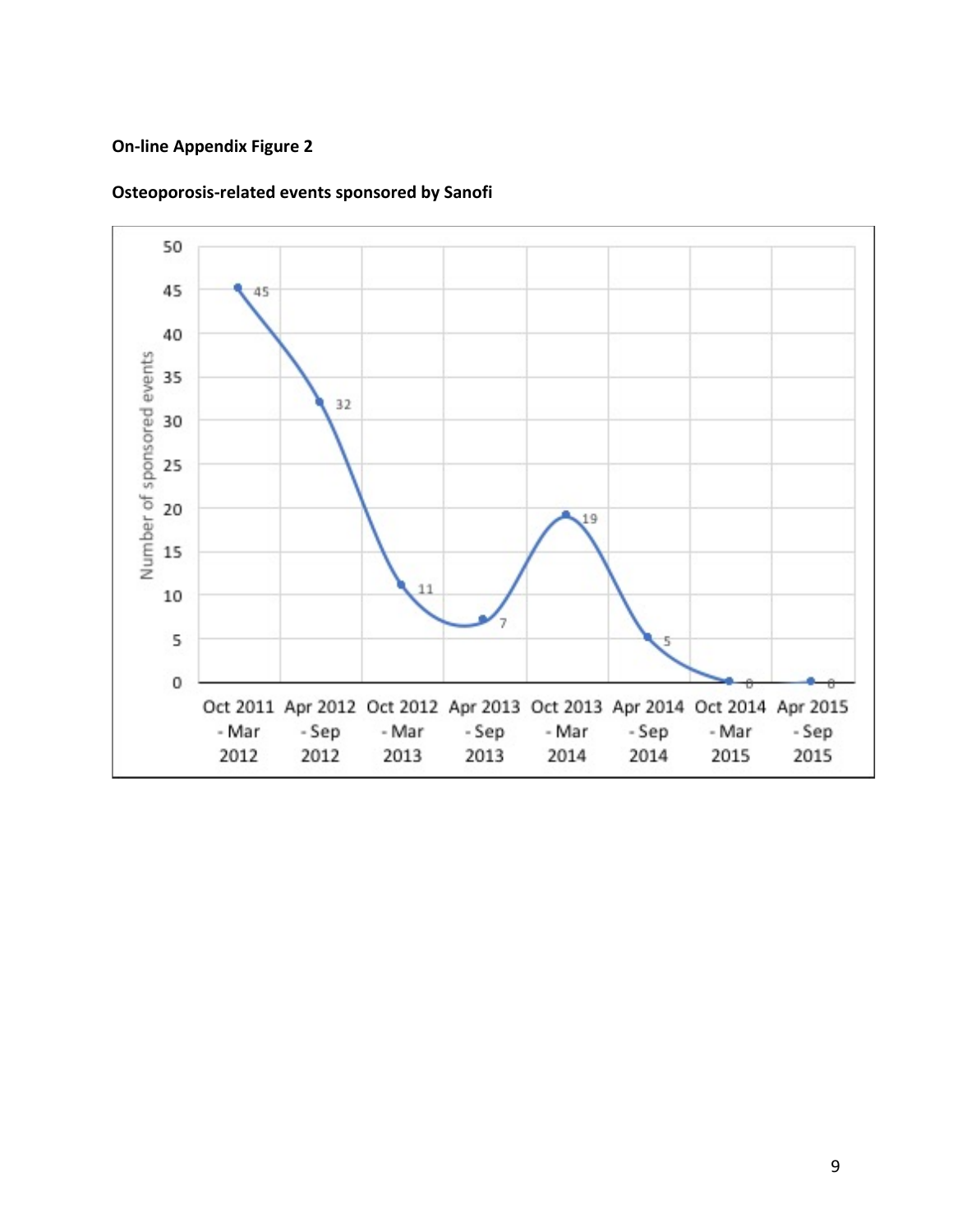

Number of scripts dispensed for osteoporosis drugs, Pharmaceutical Benefits Scheme (PBS)

Source: Australian Statistics on Medicines 2012 to 2015. Available at: https://www.pbs.gov.au/info/browse/statistics#ASM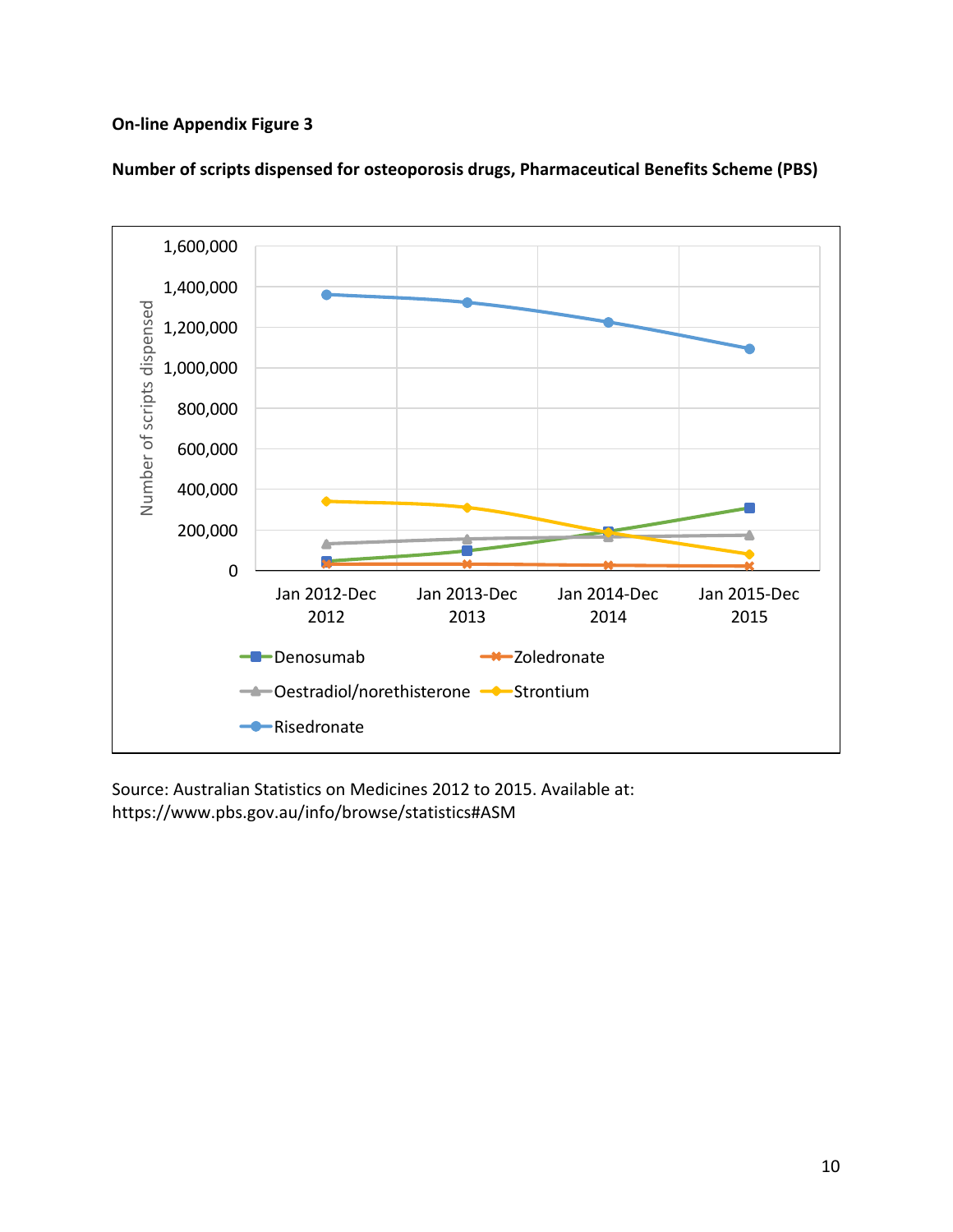

## Event sponsorship over the study period by lead overactive bladder sponsors

*Note:* CSL marketed solifenacin in Australia from February 2011 to October 2014, when marketing rights shifted to Astellas. Astellas also markets mirabegron, approved in Australia in February 2014.